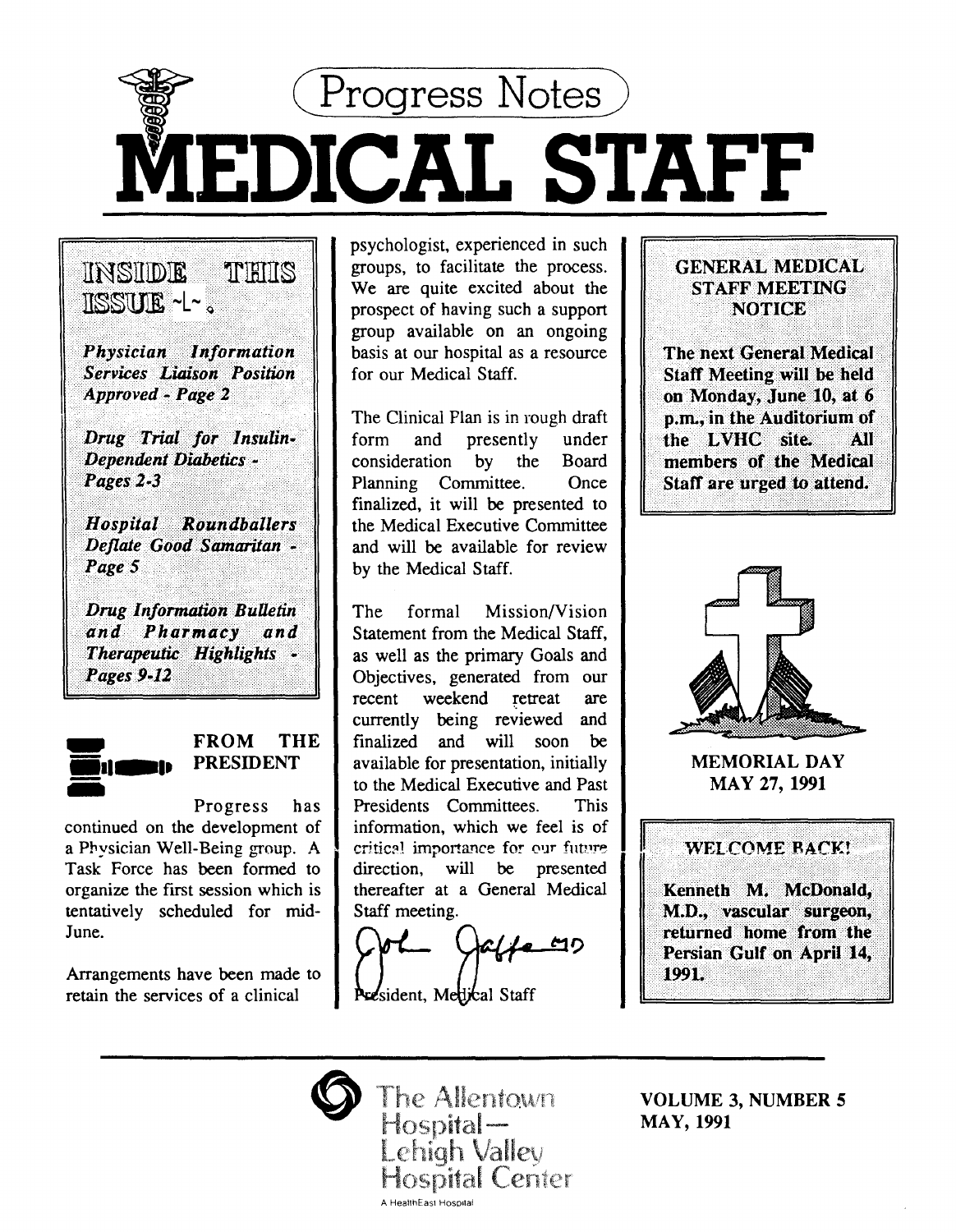## Correspondence for President-elect

Effective May 1, 1991, all official correspondence regarding Joseph A. Candio, M.D., as Presidentelect of the Medical Staff, should be forwarded to the Medical Affairs Office at the LVHC site. This includes all meeting notices relating to Dr. Candio in this role.

All clinical information concerning Dr. Candio's private practice should continue to be forwarded to his office -- Candio, Feldman, Kovacs & Guillard, 1230 S. Cedar Crest Blvd., Suite 201, Allentown, PA 18103.

If you have any questions regarding this issue, please contact either John W. Hart, Vice President, at 776-8968, or Rita M. Mest, Medical Staff Coordinator, at 778-2244.

## Physician Information Services (1/S) Liaison Position Approved

At its May 7 meeting, the Medical Executive Committee unanimously supported HEI/TAH--LVHC continuing its efforts to acquire a new patient care information system from PHAMIS. The Medical Executive Committee also unanimously supported creating a paid, part-time Physician 1/S Liaison position to provide physician leadership in implementing and using the PHAMIS system. A selection committee will review all resumes

for the position, conduct all **|** interviews, and recommend its top three choices. John S. Jaffe, M.D., President, Medical Staff, and Samuel R. Huston, hospital President and CEO, will make the final selection.

Interested candidates should direct any questions and/or mail their resumes for consideration to Richard Duncan, Chief Information Officer, 2024 Lehigh Street, Allentown, PA 18103, (778-1406), or John W. Hart, Vice President, Medical Affairs Office, LVHC site, (776-8968), on or before Monday, May 27.

## National Practitioner Data Bank

Within two years, the National Practitioner Data Bank will have a file on all physicians licensed to practice medicine in the United States who have hospital privileges. As many physicians are not clear on many of the regulations governing the Data Bank, the Pennsylvania Medical Society recently released a new booklet which explains how the Data Bank will operate and its impact on physicians. This booklet very simply explains some of the most-asked questions regarding the reporting of actions to the Data Bank.

Copies of this booklet are available in the Medical Affairs Office at both sites. To obtain a copy, please call either Sally Roessler at 776-8968 (LVHC site), or Bess Ehnot at 778-2244 (TAH site).

## Attention Laser Users at LVHC Site

The Sharplan 1110 Carbon Dioxide Laser, located at the LVHC site, has been repaired and is available for use by all specialties. Therefore, when scheduling procedures with the operating room at the LVHC site. it will be assumed that this piece of equipment will be used unless another laser is specifically requested.

If you have any questions regarding this issue, please contact Joanne Porter, R.N., B.S.N., CNOR, Head Nurse, Operating Room, at 776-8760.

## Drug Trial for Insulin Dependent Diabetics

The Allentown Hospital--Lehigh Valley Hospital Center is one of 60 sites in the nation conducting an oral drug trial to help slow the development of kidney disease in Type I diabetics. Our goal is to enroll 15 patients within the next nine months.

Study candidates must meet the following criteria:

insulin dependent diabetes mellitus for five to 20 years

\* normal blood pressure

\* 18 to 50 years of age

\* non-childbearing (females must be post-menopausal or surgically sterile)

\* microalbuminuria

\* free from serious heart, liver, and renal disease

(Continued on Page 3)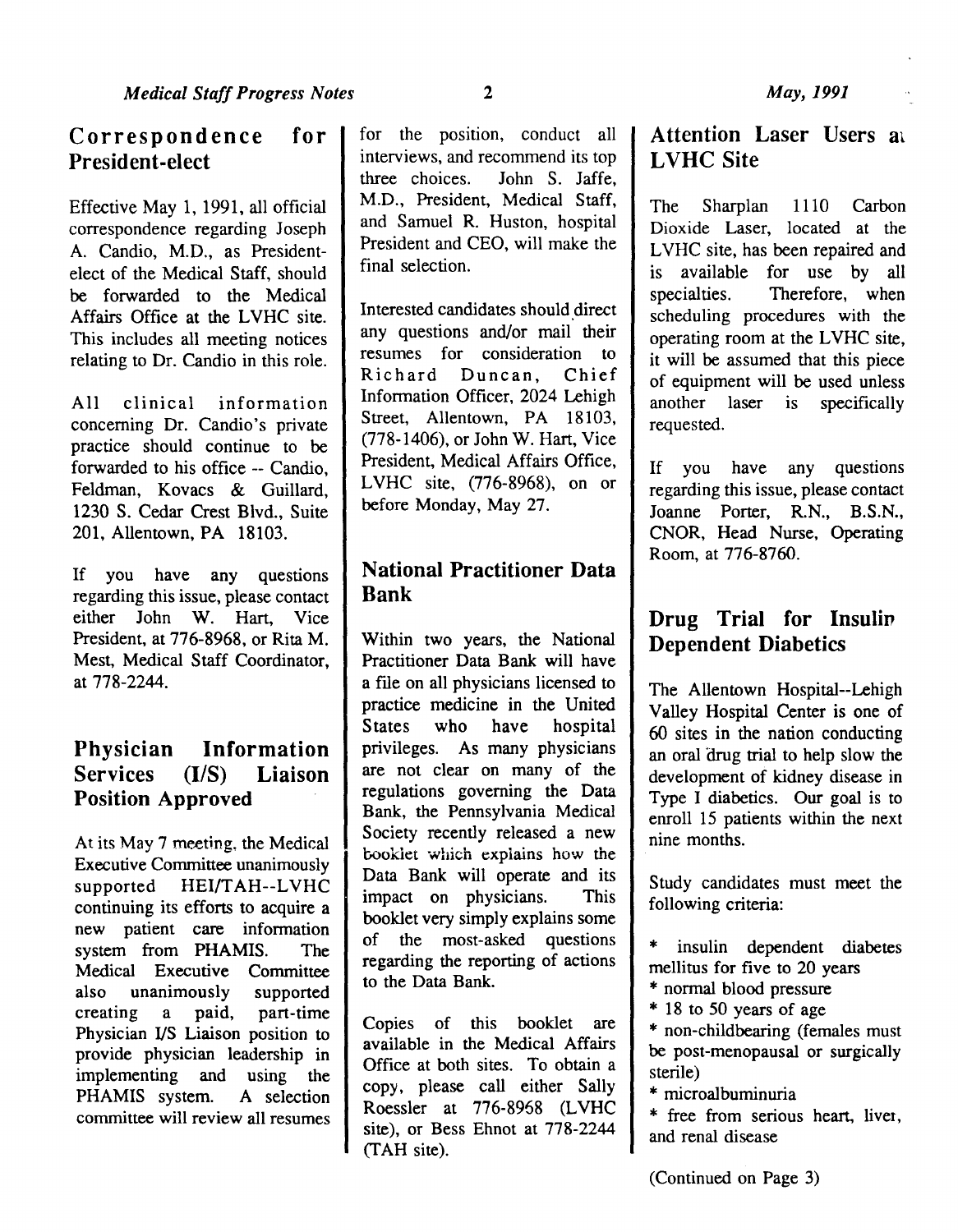#### (Continued from Page 2)

For more information, please contact either Nelson Kopyt, D.O., co-primary investigator, 432-8488, Robert Doll, Jr., M.D., co-primary investigator, 820-9557, or Mary Ann Gergits, R.N., study nurse, through the page operator at 776-8999, or in the Department of Medicine at 776-8200.

## Foot Care Patient Education

Two quality assurance audits were done over the past year to determine diabetic patients' knowledge of daily foot care. Unfortunately, only 53% of all patients surveyed indicated that they were taught how to care for their feet. Since many patients seen in the hospital already have foot problems, the best preventative measure is for all health professionals to include foot care education in primary health care settings.

For more information about these audits or about foot care patient education, please contact Bonnie Kosman, R.N., C.D.E., Diabetes Nurse Educator, at 776-8775.

## Hospital Recycling Program Expanded

As you may know, the hospital has been recycling aluminum cans for several years. Effective April 15, the hospital's recycling program was expanded to include paper and cardboard at the LVHC

site, and paper, cardboard, tin, and glass at TAH site. The added items at TAH are due to more stringent requirements by the City<br>of Allentown. Please note. of Allentown. however, that tin and glass need only be recycled by the cafeteria at TAH.

Gray collection containers have been placed throughout both hospital sites. The following items are acceptable for recycling: all white paper with any color ink, computer paper, white stationery and letterheads, white business forms, white tablet sheets, tab cards, white machine copies, white non-window envelopes, and white folders or report covers.

Your cooperation and input into the hospital's recycling efforts will be greatly appreciated.



## *Bactigens*

Effective immediately, latex agglutination tests (Bactigens) for Haemophilus influenza type b, Streptococcus pneumoniae, Neisseria meningitides groups A, B, C, W135,  $\overline{Y}$ , and Group B Streptococcus agalactiae antigens will only be performed on

cerebrospinal fluid and serum specimens. Based on data generated between October 1990 and January 1991, urine bacterial antigen tests will not be offered because of the unacceptably high number of indeterminate results that occur with this type of specimen. These findings are also consistent with those observed in other laboratories.

Antigen detection tests should only be ordered as an adjunct to culturing for patients who have other abnormal parameters, e.g., elevated WBC, decreased glucose, and have been partially treated. Bacterial antigen detection appears to offer no advantage over Gram stain and culture in patients who have not been on antibiotics.

If you have any questions regarding this issue, please contact either Gale Fritch, MT, Supervisor, Immunology and Endocrinology, at 778-2845, or Diane C. Halstead, Ph.D., Director, Microbiology/ Virology/Immunology, at 776-8150 or beeper 1193.

## *<i>Ionized Calcium Analyses*

Ionized calcium analyses are available at both sites on a STAT 24 hour basis. The preferred specimen is a green top lithium heparin whole blood tube but serum can also be used.

If you have any questions regarding this issue, please contact Gerald E. Clement, Ph.D., Director, Toxicology, at 776-8156 or 778-2534.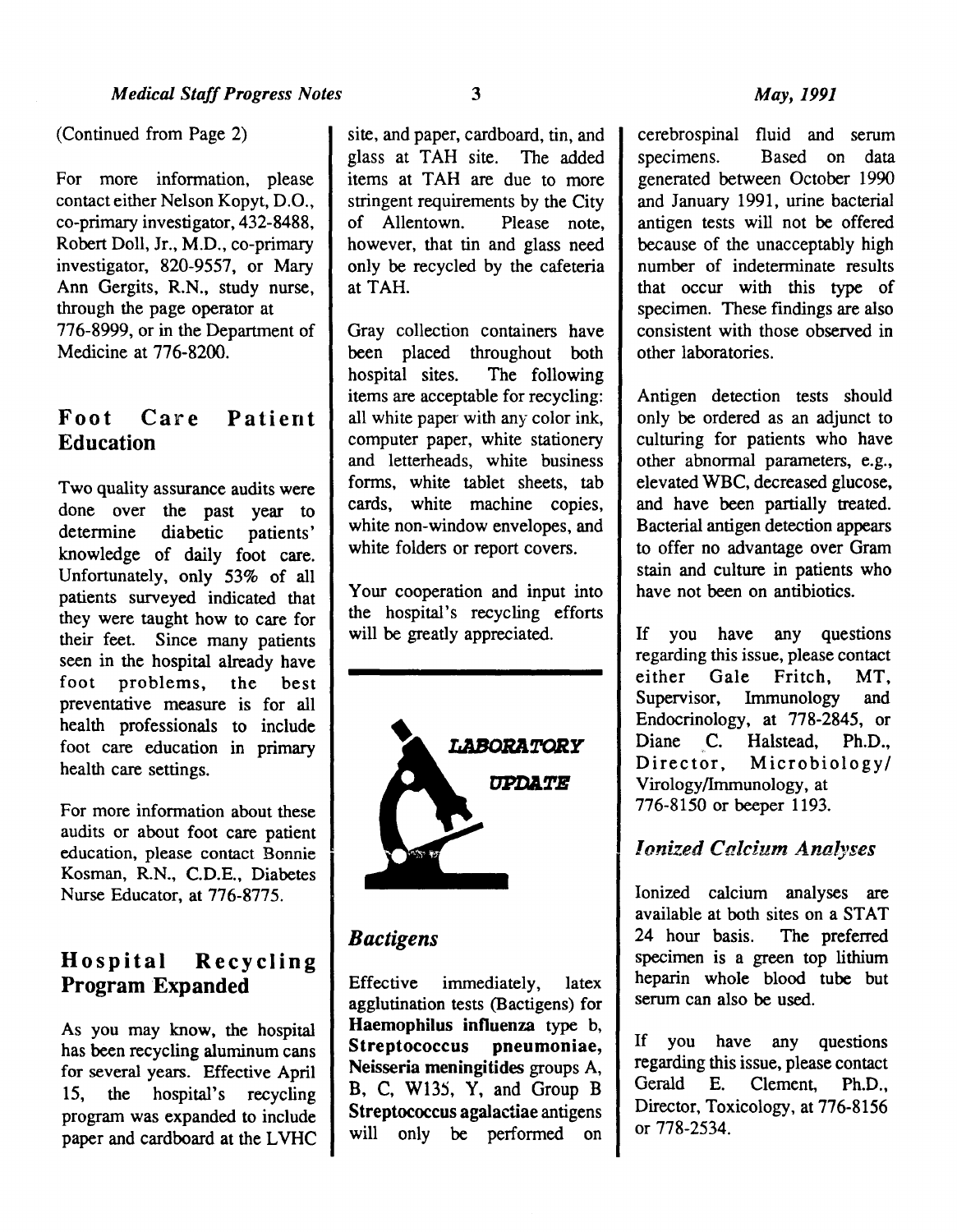

The Health Sciences Library at the LVHC site recently acquired a MACINTOSH computer which has been placed adjacent to the MEDLIN£ system. One of the CD programs on the MACINTOSH is Knowledge Finder, which contains a subset of MEDLINE consisting of the 200 core English language journals representing the medical literature. Most of the core journals are available in the libraries. This may be advantageous if immediate retrieval of an article is necessary.

Another CD product on the MACINTOSH is STAT! Ref: Primary Care Library Series I. This following books are available on this CD:

AHES Drug Fonnulary '90 Scientific American Medicine Current Emergency Diagnosis and Treatment. 3d ed. Current Medical Diagnosis and Treatment. 1990 Current OB/GYN Diagnosis and Treatment. 6th ed. Current Pediatric Diagnosis and Treatment. 1Oth ed. Current Surgical Diagnosis and Treatment. 8th ed. Basic and Clinical Immunology. 6th ed. Basic and Clinical Pharmacology. 4th ed. Review of General Psychiatry. 12th ed. Review of Medical Physiology. 14th ed. Smith's General Urology. 12th ed.

Some of the most recent book acquisitions at TAH site include:

Scarpelli. Pulmonary Physiology: Fetus, Newborn Child and Adolescent. 2d ed. Lea & Febiger, 1990.

Cassel. Geriatric Medicine. 2d ed. Springer Verlag, 1990.

Shingleton. Postreproductive Gynecology. Churchill Livingstone, 1990.

Goodman. Goodman and Gilman's The Pharmacological Basis of Therapeutics. 8th ed. Pergamon, 1990.



## *Discharge Summaries*

The format for Discharge Summaries is posted at each dictating station throughout the hospital. All of the following areas need to be dictated in order to meet JCAHO and bylaw requirements:

- \* Date of Admission
- \* Date of Discharge
- \* Final Diagnosis
- \* Secondary Diagnosis
- \* Procedure/Operation
- \* Consultations
- \* Reason for Admission
- \* Diagnostic Data
- \* Hospital Course
- \* Disposition
- \* Condition Upon Discharge
- \* Follow-Up Instructions

Those areas not dictated will be flagged.

Your attention to this issue will be greatly appreciated.

## *Physician Attestation Reminder*

HCFA requires that attestations be signed upon or immediately following a patient's discharge.

Physicians are reminded to stop by the Medical Record Department at TAH site or the Doctors' Lounge at LVHC at least on a weekly basis in order to comply with HCFA 's requirements and to insure uninterrupted cash flow to the hospital.

Your cooperation is appreciated.

## Free Skin Exams to be **Offered**

Free skin examinations will be provided by physicians from the Lehigh Valley Dermatology Society at selected location in the Lehigh Valley.

A screening will be offered in the Clinics at TAH site on Saturday, May 18, from 1 to 4 p.m. Appointments are recommended and may be scheduled by calling the Comprehensive Community Cancer Center at 778-2582.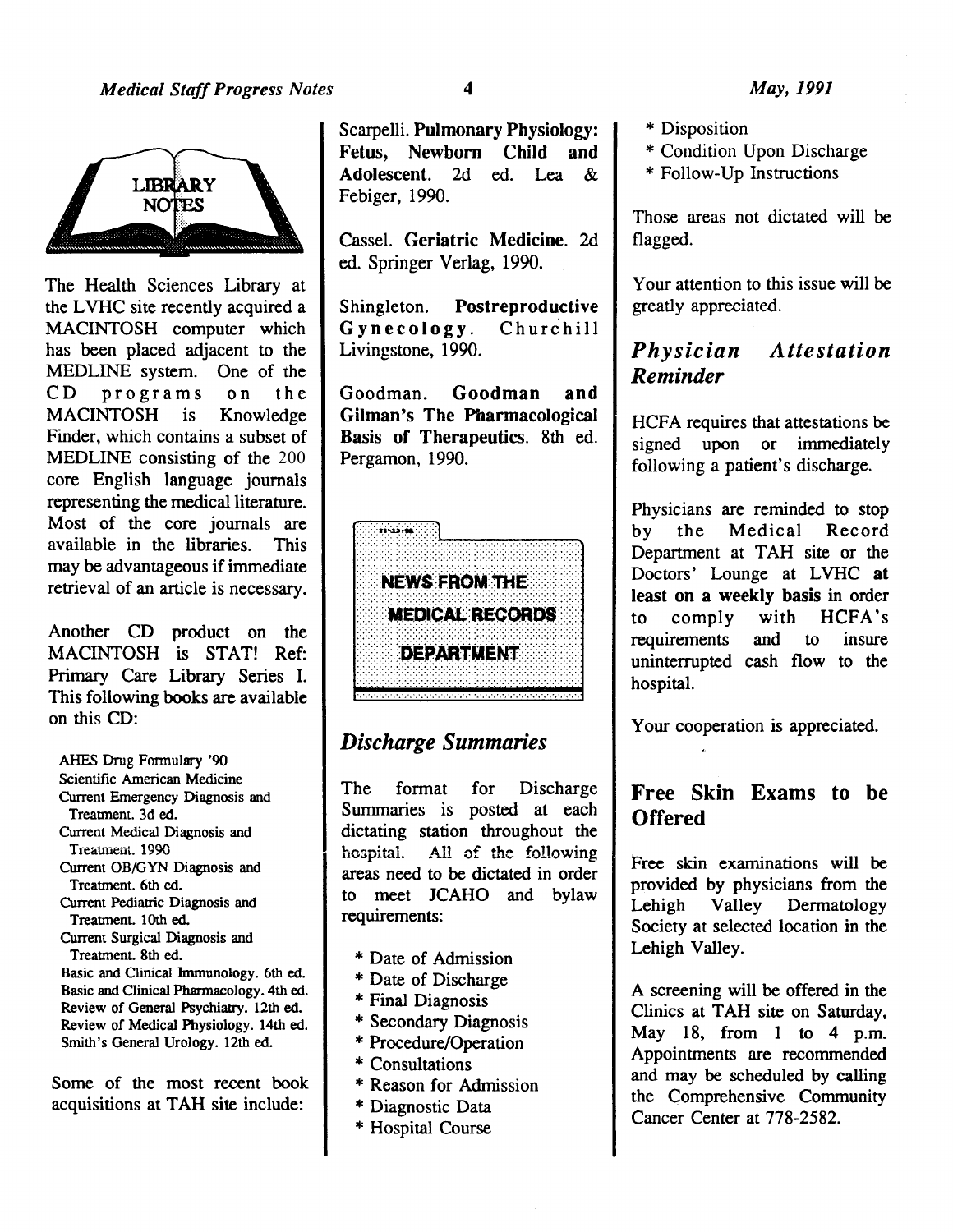With last month's newsletter, a copy of the Telephone Hotlist was distributed to all physicians and office managers. The hotlist is a quick reference of the most commonly used hospital telephone numbers. Since then, several changes have been made to the hotlist. A copy of the new hotlist is being distributed to all physicians and office managers with this month's newsletter. Additional copies of the new telephone hotlist are available in the Medical Staff Lounge at both sites or by calling the POPS Office at 778-2780.



## TAH--LVHC **Roundballers** Deflate Good Samaritan

On Thursday, April 18, before the not-so-packed gymnasium of Blue Mountain High School, Orwigsburg, the roundballers of TAH--LVHC managed to hold off a fine squad from Good Samaritan Regional Medical Center and came out on top with a 69-60 victory.

With a superb effort from the Twin Towers of Tony Furey, M.D. (24 points), medical resident; and Randy Stubits (6 points), Director of Logistics, Materials Management, TAH--LVHC Roundballers were too much for the "boys" of Good Samaritan to handle. Additional scoring support was received from Bret Bissey (17 points), Administrative Assistant; Geoffrey G. Hallock, M.D. (6 points), plastic surgeon; Jack Dunleavy (4 points), Assistant Director, Human Resource Development; Joe Bubba (4 points), legal counsel; and Will Mest (4 points), Supervisor, Mailroom, LVHC Site. Although he missed the team bus and arrived with only three minutes left in the game, John S. Jaffe, M.D., President, Medical Staff, rounded out the scoring with 4 points.

Highly creative defensive moves were provided by John W. Hart, Vice President; John Boroski, Director, Admission Services; Mike Kaufher, Vice President, Public Relations; and John A. Kibelstis, M.D., pulmonologist.

Stay tuned for an announcement regarding the date for a rematch if the "boys from Good Sam" recover from their bruised egos!

## CONGRATULATIONS!

Three members of the Medical Staff recently received faculty appointments at Hahnemann University in the Department of Medicine. David B. Goldner, M.D., cardiologist, and Harold Kreithen, M.D., allergist, were appointed Clinical Assistant Professors, and D. Lynn Morris, M.D., cardiologist, was appointed Associate Professor.

Thomas E. Young, M.D., gene  $\mathbb{S}$ internist, was informed by the American Board of Internal Medicine that he successfully passed the certifying examination and is now certified as a Diplomate in Internal Medicine.



neurologist,

and her husband, William Mulligan, recently welcomed a baby daughter on April 17. Melissa weighed in at 8 lbs. and was 21 in. long. She was welcomed home by her sister, Amanda.

Drs. John D. and Sara C. Karabasz, members of the Department of Dentistry, recently gave birth to a baby boy on April 17. Benjamin weighed 9 lbs. 1 oz., and was 21 3/4 in. long. He was welcomed home by his sister, Kate.

Mark A. Kender, M.D., general internist, and his wife, Patty, recently welcomed a baby daughter on April 21. Abigail Kelly weighed in at 8 lbs. 2 oz. and was 21 1/2 in. long. She was greeted by her two-year old brother, Christopher.

Rita M. Mest, Medical Staff Coordinator, was elected Secretary for the Pennsylvania Association for Medical Staff Services (PAMSS) at the annual meeting held recently in Strasburg, Pa.

(Continued on Page 6)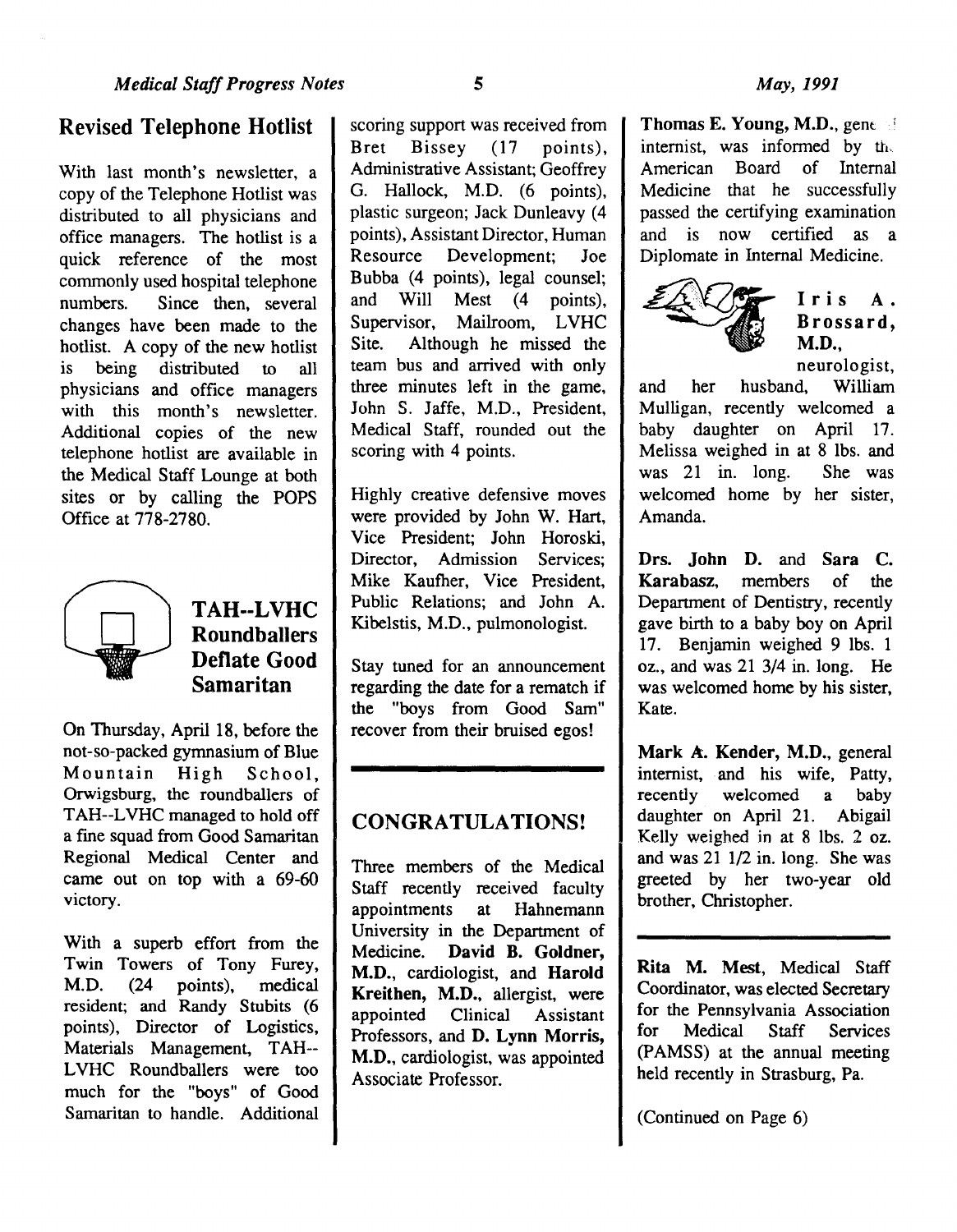(Continued from Page 5)

PAMSS is a state chapter of the National Association of Medical Staff Services (NAMSS). This organization provides support to<br>the Medical Staff Services the Medical Staff<br>Professional with Professional with education<br>regarding the ever-changing the ever-changing mandates imposed on Medical Staff functions by the State and Federal governments and other regulatory agencies such as JCAHO.

Mrs. Mest is also Membership Chairman of the local (Southeastern Pennsylvania) chapter of NAMSS.

## Publications, Papers and **Presentations**

Herbert L. Hyman, M.D., gastroenterologist and senior consultant in Gastroenterology, spoke on "The Irritable Gut" at the Delaware Valley Hospital in Langhorne, Pa., on April 16.

Peter A. Keblish, M.D., orthopedic surgeon, was invited to speak in Leipzig, Germany, in early April at the Cementless Hip & Knee Replacement: Over 12 Years with AML and LCS meeting which was organized by Dr. W. Arnold, Orthopedic Clinic Director of the Karl Marx University of Leipzig, in cooperation with MEDINORM-DePuy of Germany. Dr. Keblish's talks included "Long-Term Results with the LCS Unicompartmental Device (Designs and Results)" and

"Operative Technique: Varus & Valgus Knees."

Additionally, Dr. Keblish also participated in the International Course on Primary Hip Surgery held in Turin, Italy. He spoke on "AML in Primary THA" as part of an Uncemented Prostheses symposium. He also joined in a "Stem Problems" Round Table that covered the following topics: materials, cemented/cementless, press-fit/bone ingrowth, fixation,<br>stem types, head size and stem types, head size material, collar/no collar, and local complications. Dr. Keblish conducted an AML device workshop as well.

Dr. Keblish then attended Les Journees High-Tech, a one and a half day meeting held in Avignon, France. His presentations included "Problems with Long Straight Stem in Revision THA: The Case for the Solution System" and "AML TriSpike Acetabular Component: Technique Points and Clinical Experience." He served as moderator for the scientific program on Hip Revision/Cup Systems.

UPCOMING CONFIERENCES. SEMINARS AND MEETINGS

*TAH--LVHC Regional Symposium Series* 

Contemporary Diagnosis and Management of Hypertension will be held on Saturday, June 8, from 8 a.m. to 12:30 p.m., in the Auditorium of the LVHC site. Family practitioners, general

practitioners, general interni nurses, dietitians, and any oth health care professionals interesteo in hypertension will benefit from the program.

At the completion of the symposium, participants will be able to state the diagnostic and<br>therapeutic approaches to therapeutic approaches to hypertension in the 90s.

For more information about the conference, please contact Human Resource Development at 776-8322.

### *Pediatric Conference Schedule*

Ever Changing Schedule for Immunizations will be presented by Sarah Long, M.D., Chief, Section of Infectious Disease, St.<br>Christopher's Hospital for Christopher's Hospital fo· Children, on May 31.

Toxic Shock Disease will be presented by Margaret C. Fisher, M.D., Section of Infectious Disease, St. Christopher's Hospital for Children, on June 14.

Conferences are held Fridays at noon in TAH Auditorium. For more information, contact Beverly Humphrey in the Department of Pediatrics at 778-2540.

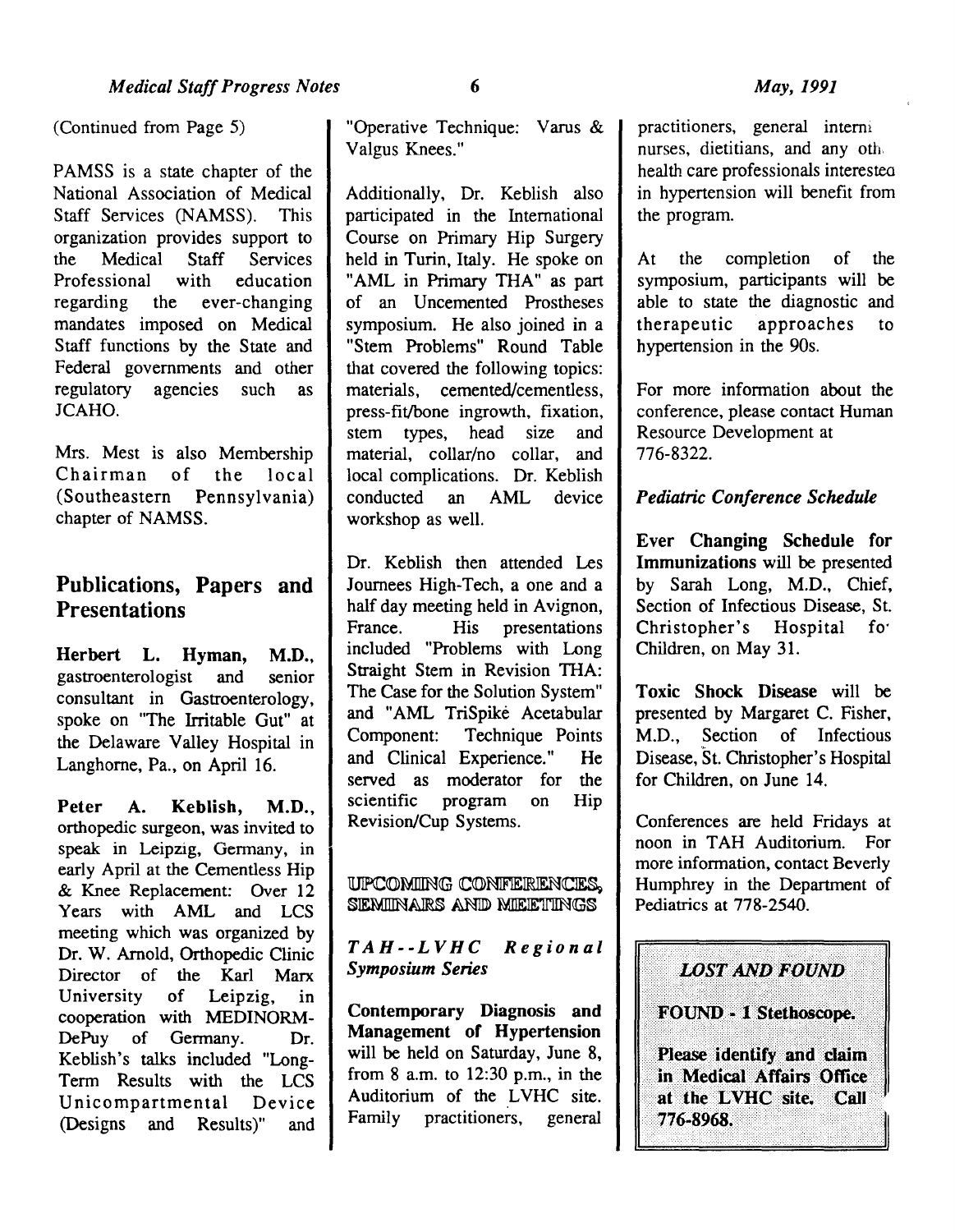## HealthCounts News

Having a healthy mind and body is one of nearly everyone' top concerns. HealthCounts, the<br>employee and community employee and community wellness program of The Allentown Hospital--Lehigh<br>Vallev Hospital Center, has Valley Hospital Center, designed a series of programs and public lectures concerning health promotion and disease prevention.

In support of the nation's Healthy People 2000 goals and the mission of our hospital to improve the health status of our community, information on a wide range of topics will be presented by physicians and other health professionals affiliated with the hospital.

Programs for May include:

The Cornea--Window of the Eye will be presented on Monday, May 20, from 7 to 9 p.m., in the Auditorium of TAH site, by Harry W. Buchanan IV, M.D., ophthalmologist. Learn how eye trauma and contact lens-related cornea ulcers may lead to the need for a cornea transplant. The transplant procedure will also be discussed.

The following two lectures will focus on issues and choices pertaining to tough decisions at critical times that patients and families of the terminally ill must face. To receive the best possible healthcare, understanding and communication between the medical community, the patient, and their family is vital.

Both lectures will be held from 7 to 9 p.m. in the Auditorium at the LVHC site. Joseph E. Vincent, M.D., pulmonologist and critical care director of TAH--LVHC, will be the speaker.

What Choices Do You Have? will be presented on Wednesday, May 22. What risks are you willing to take for what benefit? Would you want to be resuscitated from cardiac arrest if you had a terminal illness? Would you want to be fed artificially if you were in a permanent coma? This lecture will focus on withholding/withdrawing, "do not resuscitate," and brain death.

Who Chooses When You Can't? will be presented on Wednesday, May 29. Do you know what your wishes are medically and, if so, does anyone else? Find out about living wills, durable powers of attorney, and organ donation.

For more information one these lectures, contact HealthCounts at 821-2150.

**Our Quality Policy** Our commitment is to quality in everything we do. This can only be achieved if we provide services that conform to clearly understood requirements. We are dedicated to continuous improvements in our work processes. Our approach is based on "Prevention" and the concept of "Do it right the first time." **Equal Opportunity Employer** 

**MIFIHIV** 



## PHYSICIAN PRACTICE OPPORTUNITIES

\*Monday and Wednesday morning slots are currently available for the Brown Bag suite at Kutztown Professional Center.

\* Kutztown Professional Center is planning a 5,500 square feet addition for Fall, 1991. Office suites available will include medical, dental, legal, and professional.

For more information on these practice opportunities, contact John W. Hart, Vice President, at 776-8968.

\* Specialty practice time-share space available in a comprehensive health care facility. Riverside Professional Center, 4019 Wynnewood Drive, Laurys Station. Half- or full-day slots immediately available.

\* Office space available at 1111 N. 19th Street, Allentown. 1,080 square feet.

\* Temporary office space available on first floor of Fairgrounds Medical Center, 400 N. 17th Street, Allentown. 380 square feet for one- or two-year lease. Private entrance.

For more information, contact Joe Pilla, POPS Representative, at 776-8225.

7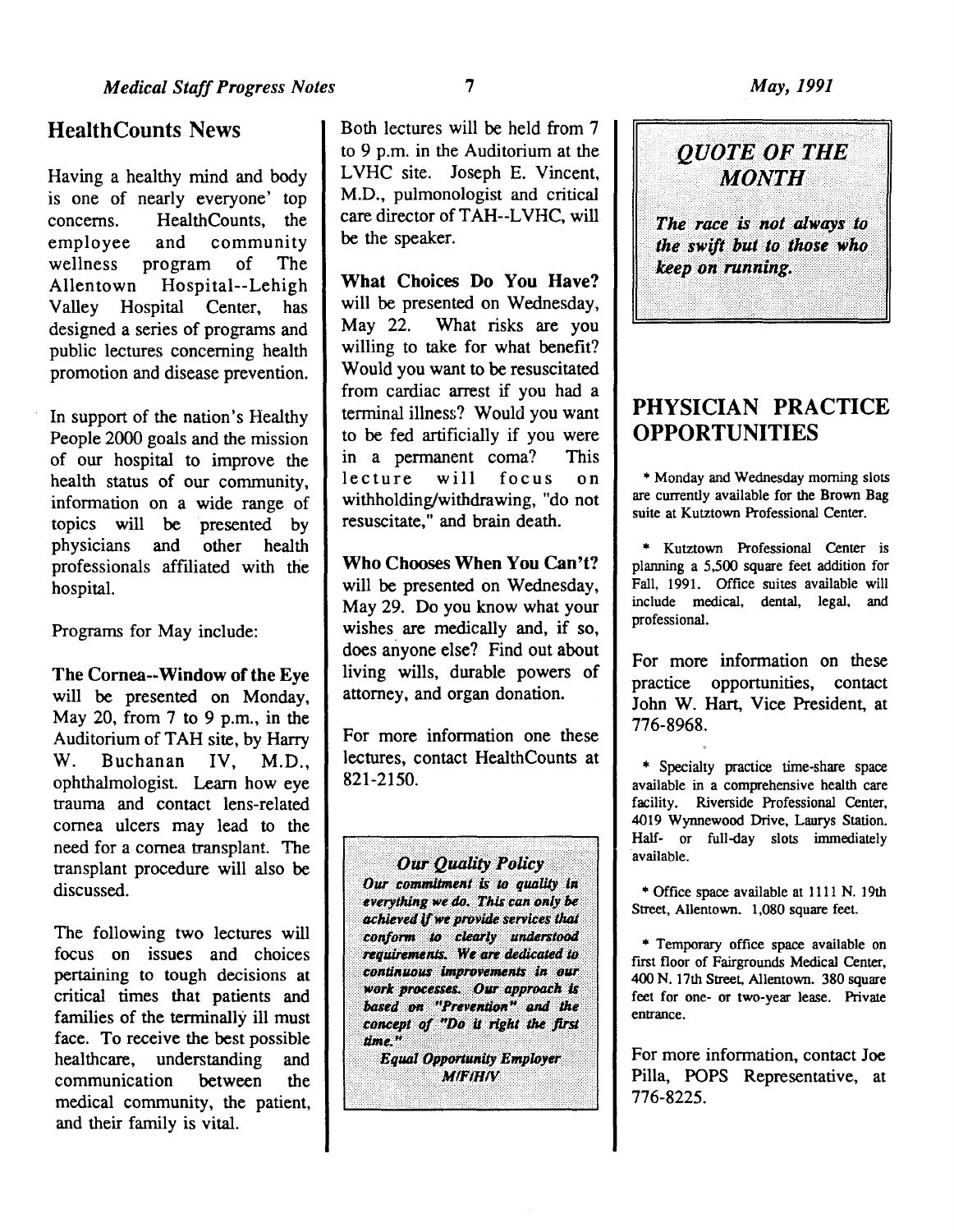## WHO'S NEW

The Who's New section of Medical Staff Progress Notes contains an update of new appointments, address changes, newly approved privileges, etc.

Please remember that each department or unit is responsible for updating its directory, rolodexes, and approved privilege rosters.

### Medical Staff

#### *Change of Status*

Thomas 0. Burkholder, MD Department of Surgery Division of Ophthalmology From Active to Courtesy

Mark A. Staffaroni, MD Department of Surgery Division of Ophthalmology From Active to Courtesy

#### *Additional Privileges*

Family Practice Physicians with Pediatric Privileges

Judith N. Barrett, MD Neal J. Berkowitz, MD Charles T. Bonos III, MD Sam Bub, MD Ronald J. Buckley, MD Michael V. Buenaflor, MD Todd A. Cassel, MD James R. Clifford, MD Theodore W. Eastland, MD Bruce A. Ellsweig, MD Steven Farbowitz, MD Michael S. Hartner, MD Alan W. Johnson, MD John R. Lapp, MD

Fred Laufer, MD Henry E. Lehrich, MD Jack A. Lenhart, MD Paul J. Lynott, MD Dennis M. McGarry, DO Lisa H. Medina, MD Peter H. Neumann, MD Harvey B. Passman, DO Richard C. Pearce, MD George L. Provost, MD Fred H. Roland, MD Wendy J. Rush Spinosa, MD Kenneth G. Ryder, Jr., MD Howard A. Silverman, MD Daniel M. Spatz, Jr., MD David W. Whitson, MD Brian D. Wilson, MD John F. Wolf, MD

Internal Medicine Physicians with Pediatric Privileges '

Mark A. Kender, MD

Family Practice Physicians with Privileges to Attend Deliveries and C-Sections

Neal J. Berkowitz, MD Todd A. Cassel, MD Bruce A. Ellsweig, MD Steven Farbowitz, MD Wendy J. Rush Spinosa, MD Kenneth G. Ryder, Jr., MD John F. Wolf, MD

Internal Medicine Physicians with Privileges to Attend Deliveries and C-Sections

Mark A. Kender, MD

*Solo Practice*  (no longer associated with Ronald  $\subset$ DiLeo, DDS)

Dieter W. Leipert, DDS 7540 Windsor Drive Suite 100 Allentown, PA 18195 (215) 481-9928

### Allied Health Professionals

#### *Appointments*

Carl J. Cuvo, PA-C Physician Extender Physician Assistant Lehigh Valley Orthopedics

Patti Ann Hutchinson, RN Physician Extender Professional Category - RN Concepcion T. Yen, MD

#### *Resignations*

Mark W. Boyer, RN Physician Extender Professional Category - RN John J. Cassel, MD

#### *Change of Supervising Physician*

John M. Holley, RN Physician Extender Professional Category - RN From Lehigh Valley Orthopedics to George A. Arangio, MD, PC

Medical Staff Progress Notes is published monthly to inform TAH-LVHC Medical Staff and employees of important issues concerning the Medical Staff. Articles should be submitted to Janet M. Laudenslager, Coordinator, Physician Office Practice Services, Medical Affairs/POPS Office, TAH site, by the first of each month. Articles may also be faxed to her at 778-2867. If you have any questions regarding the newsletter, please call Ms. Laudenslager at 778-2780.

8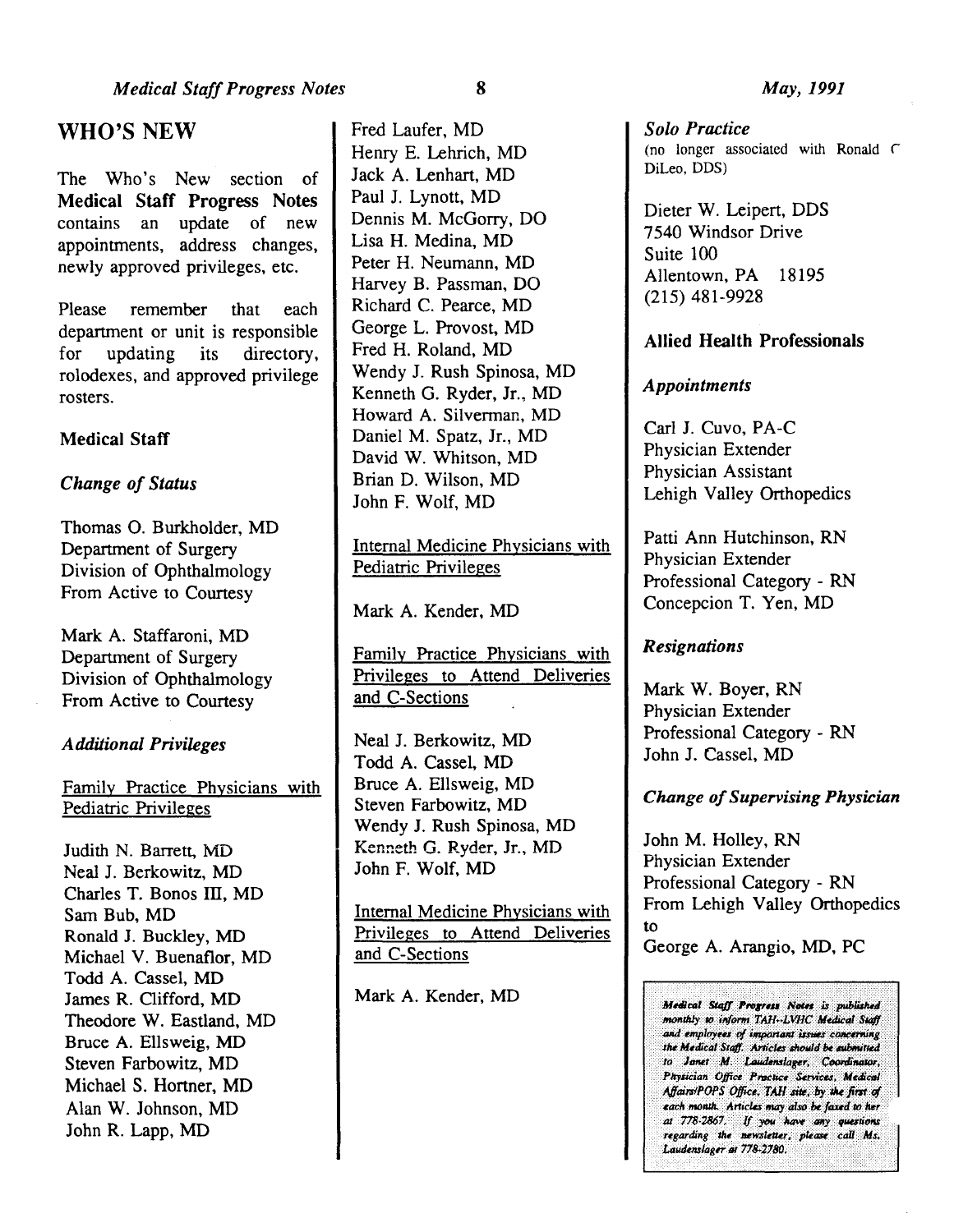# **DRUG INFORMATION BULLETIN**



THE ALLENTOWN HOSPITAL--LEHIGH VALLEY HOSPITAL CENTE1 *PHARMACY DEPARTMENT*  April, 1991

Editors: Cheng-Pei L. Goldman, R.Ph., M.S. & Richard M. Attilio, R.Ph., M.S.

## *Adverse Drug Reactions : Reactions to Reporting*

Through a retrospective revievv of the spontaneous reporting of Adverse Drug Reactions at our institution, the Pharmacy Department identified a deficiency in our current reporting system. For this reason, *vve* surveyed nursing, pharmacy, the medical and surgical house staffs, and attending physicians for their perceptions of ADR reporting. 164 surveys vvere completed and returned.

## What is a Reportable ADR Anyway?

Our first discovery was an inconsistency in the perceived definition of a reportable Adverse Drug Reaction. This lack of a consistent definition may *be* a source of confusion in regard to vvhether or not a reaction should *be* reported.

## Better Patient Care or More Paper Work?

Our second discovery vvas that 80% of the people surveyed believe that there is a purpose for ADR reporting. Of this 80%, about one half report for a reason ultimately related to oatient care. Unfortunately, the other half of the hospital personnel report ADR's because hey are mandated to do so. Until we make patient care our primary purpose for reporting, this motivational factor vviU also contribute to the under reporting of adverse drug reactions.

## How Do We report ADRs?

Our third inquiry vvas into the methods currently being utilized for ADR reporting. We discovered that more than 50% are reporting through the PERTS form alone, 40% report through both the PERTS and HIS computer system, and approximately 10% use another method of reporting. Among the other methods mentioned was the use of an ADR report form, which our hospital does not yet have. Therefore, a lack of awareness of our current ADR system exists.

## P.E.R.T.S. form Facts:

We assessed the usefulness and appropriateness of the PERTS form in the area of ADR reporting. *We* discovered that the PERTS form presents a liability fear, a negativity associated vvith *error,* a long turnaround time betvveen ADR occurrence and the initiation of fotlovv-up, and a format not specific to ADR's. Therefore, it does not extract the relevant information needed for effective follow up.

91% of the surveyed personnel indicated that the implementation of a specific ADR form is strongly recommended. The survey also indicated the need for a common adverse drug reaction definition on the ADR form for those vvho are unsure vvhen to report, and the provision of inservices to ensure complete knovvledge of the adverse drug reaction reporting system by all hospital personneL Currently, development of an Adverse Reaction Report form is being explored in conjunction with a number of other departments. Stay tuned for more on this important clinical issue. *Mary Bradley, R.Ph., Resident*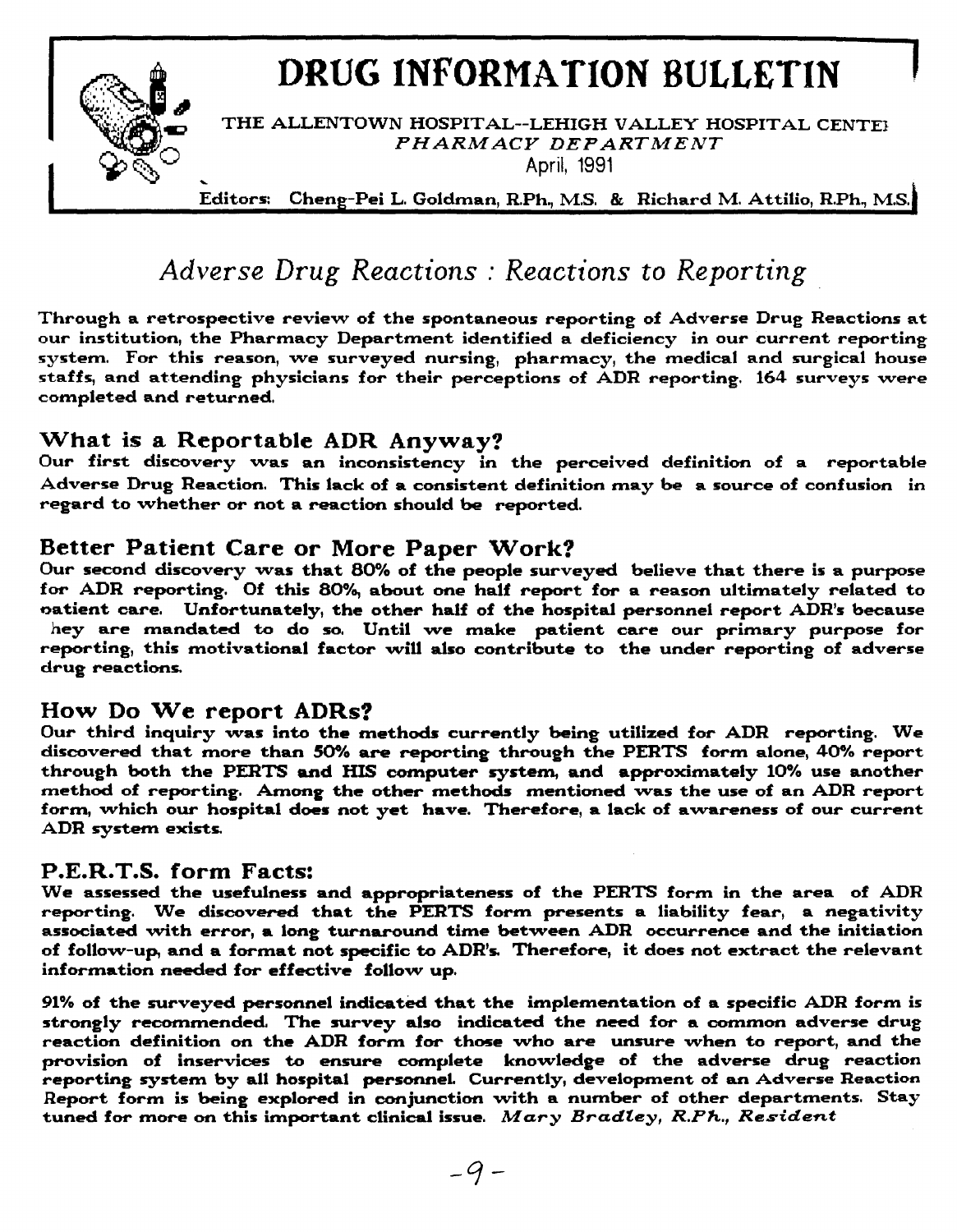### *Metamucil! Metamucil! How mucn snouta 1 write ror:*

Metamuci1, a bulk-producing laxative, is commercially available as a regular or sugar-free formulation vvith various flavors in a bulk povvder or a pre-measured packet form. The ~ecommended normal adult dose is 3.4 Gm of psyllium hydrophyllic mucilloid, the active mgredient of metamuciL The volume of povvder containing that dose i.e. 1 tablespoon or 1 teaspoon, hovvever, is dependent on the formulation *or* the flavor. Pharmacy presently only stocks the metamucil packets. Regardless the types of formulation or flavor, *e\* <sup>1</sup> packet contains 34 Gm of active ingredient. Therefore, in order to alleviate confusion and waste, Physicians are requested to write for metamucil as packets rather than as teaspoons or tablespoons. *Mary F. Johnstone, R.Ph.* 

## *Parenteral Antibiotic Usage Facts:*

The cost of parenteral antibiotics in 1990 vvas approximate 1.75 million dollars at TAH--LVHC. These figures represented 30% of the total drug costs. The top five most costly and most frequenty used parenteral antibiotics are listed belovv:

|              |      | LVHC                  |           |             |        |                      | TAH      |             |        |  |
|--------------|------|-----------------------|-----------|-------------|--------|----------------------|----------|-------------|--------|--|
| ar 77        | Rank | Cost                  |           | Use (doses) |        | Cost                 |          | Use(doses)  |        |  |
|              |      | <b>Ceftazidine</b>    | \$266,042 | Cefazolin   | 56,069 | <b>Ceftazidine</b>   | \$70,796 | Cefazolin   | 14,403 |  |
| $\mathbf{r}$ | 2    | Cefazolin             | \$207,383 | Vancomycin  | 23,645 | Cefoxitin            | \$62,131 | Ampicillin  | 10,351 |  |
| ₩            | 3    | Vancomycin            | \$136,163 | Gentamicin  | 17,422 | Cefazolin            | \$50,430 | Gentamicin  | 8,532  |  |
|              |      | Piperacillin \$97,378 |           | Ceftazidime | 15,231 | Ceftriaxone \$45,745 |          | Cefoxitin   | 5,832  |  |
|              | 5    | Ceftriaxone           | \$91,895  | Ampicillin  | 9,972  | Vancomycin           | \$43,724 | Ceftazidime | 5.190  |  |

As shown in the table above, Ceftazidime was a very costly agent. It ranked as No.1 in  $c-c$ and captured approxmiate \$337,000 of the pharmacy drug budget. It was also a commonly prescribed drug by the medical staff, ranked No.4 and No.5 of most frequently used agents at LVHC and TAH, respectively.

The fact is this phenomenon could have been avoided if the recommended usage guidelines were followed by all ceftazidime prescribers. The guidelines state that ceftazidime is indicated in suspected or docwnented infections caused by organisms suseeptible to Ceftazidime *but resistant* to other less broad spectrum, less costly antibiotics or if the use of other antibiotics is contraindicated.

The frequent use of Ceftazidime can cause the emergence of ceftazidime-resistant organism strains. At LVHC, the anti-psudomonal activity of ceftazidime is only 76% against the isolates obtained from the critical care units vs. 92%. against the isolates obtained from the med-surg units. Physicians are urged to comply with the ceftazidime usage guidelines to prevent the further emergence of resistant strains. *C.P. Goldman, R.Ph., M.S.* 

## Cholestyramine Information Sheet-- Preventing Drug Interactions

Cholestyramine Resin (QuestranR) is a bile acid sequestering agent used in the management of hyperlipidemia. It is capable of reducing the absorption of numerous drugs by binding to the drug in the Gl tract *or* by interfering vvlth enterohepatic circulation. For this reason the Pharmacy Department vvlU send a cholestyramine drug interaction sheet to the patient's nursing unit to notify nursing personnel and the physician when an interacting combination has been prescribed. Recommendations for alternative medication schedules are listed for interactions of moderate to major significance. *Richard Townsend, R.P.*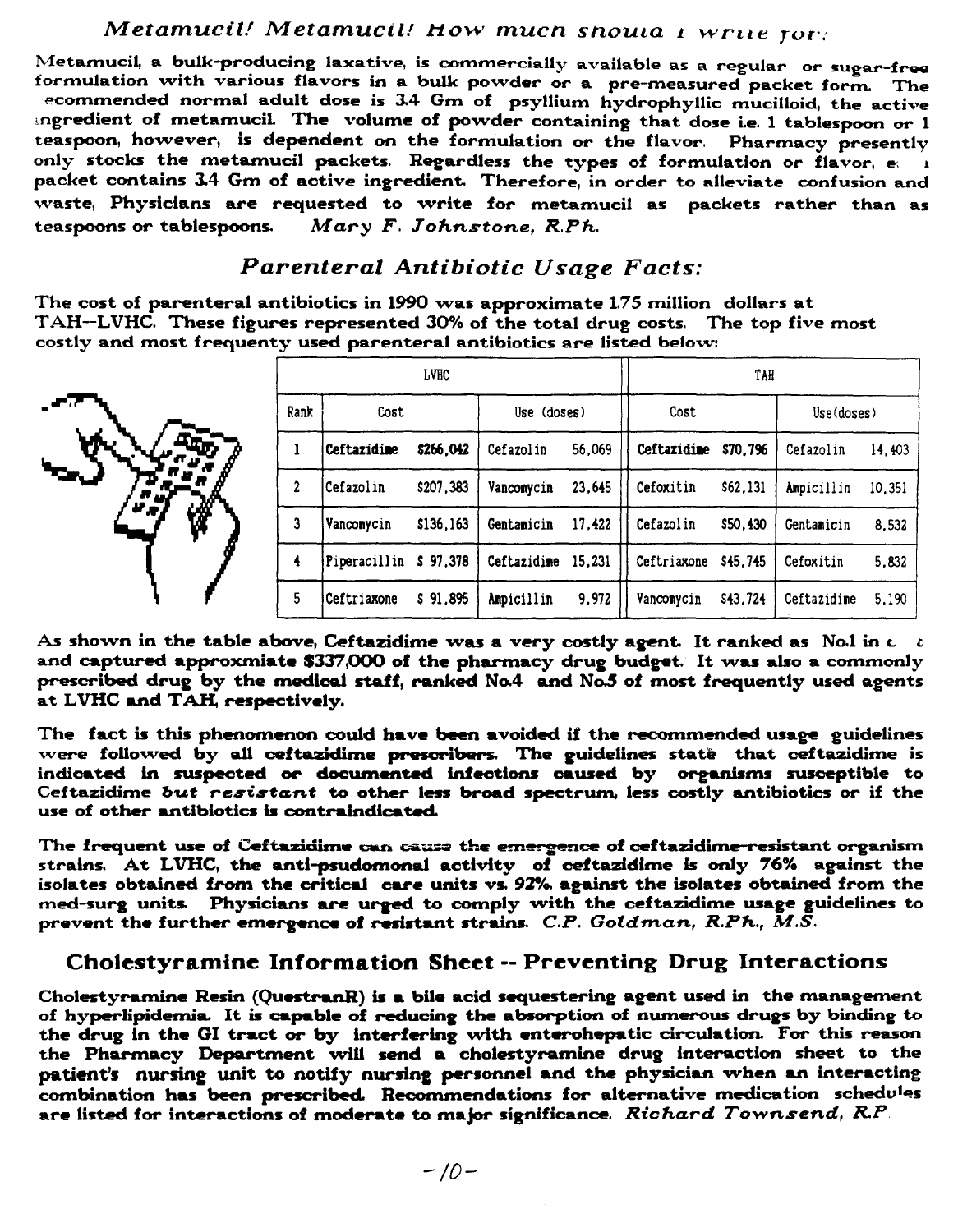#### THE ALLENTOWN HOSPITAL--LEHIGH VALLEY HOSPITAL CENTER DRUG INFORMATION SHEET Drug Interactions with Cholestyramine (Questran)

 ${ }^{\fbox{\scriptsize{}}\fbox{\scriptsize{}}\fbox{\scriptsize{}}\fbox{\scriptsize{}}\fbox{\scriptsize{}}\fbox{\scriptsize{}}\fbox{\scriptsize{}}\fbox{\scriptsize{}}\fbox{\scriptsize{}}\fbox{\scriptsize{}}\fbox{\scriptsize{}}\fbox{\scriptsize{}}\fbox{\scriptsize{}}\fbox{\scriptsize{}}\fbox{\scriptsize{}}\fbox{\scriptsize{}}\fbox{\scriptsize{}}\fbox{\scriptsize{}}\fbox{\scriptsize{}}\fbox{\scriptsize{}}\fbox{\scriptsize{}}\fbox{\scriptsize{}}\fbox{\scriptsize{}}\fbox{\scriptsize{}}\fbox{\scriptsize{}}\fbox{\scriptsize{}}\fbox{\scriptsize{}}\$ 

Please consider the following drug interactions when scheduling medications. As a general rule, cholestyramine will cause a decrease in effect of the object drug.

| Drug<br>Acetaminophen                                                          | Nechanism<br>À. | Recommendation<br>Monitor for lack of acetaminophen efficacy. Schedule acetaminophen at least 1 hour<br>before or several hours after cholestyramine to minimize interaction."                                                                                                                                               |  |  |  |  |
|--------------------------------------------------------------------------------|-----------------|------------------------------------------------------------------------------------------------------------------------------------------------------------------------------------------------------------------------------------------------------------------------------------------------------------------------------|--|--|--|--|
| Antibiotics:<br>$\lambda$<br>Cephalexin<br>Clindamycin                         |                 | If concomitant therapy is required, give antibiotic 1 hour before or 4-6 hours after<br>cholestyramine."                                                                                                                                                                                                                     |  |  |  |  |
| Netronidazole<br>Penicillin<br>Tetracycline<br>Trimethoprim                    |                 | EXAMPLE: If both the antibiotic and cholestyramine are to be administered multiple<br>times daily (i.e. TID, QID, etc) simply schedule the antibiotic 1 hour before the<br>cholestyramine. This should allow for a minimum of 3 hours between the antibiotic and<br>the previous cholestyramine dose, even if scheduled q4h. |  |  |  |  |
| Corticosteroids<br>Cortisone Acetate<br>Dexamethasone<br>Prednisone and others | A.              | Monitor for decreased response to corticosteroid. Schedule doses as far apart as<br>possible."                                                                                                                                                                                                                               |  |  |  |  |
| Digitalis Glycosides                                                           | A, B            | Monitor for decreased response to digitalis glycosides. Schedule digitalis product<br>at least 1-2 hours prior to cholestyramine to minimize interaction."                                                                                                                                                                   |  |  |  |  |
| Folic Acid                                                                     | A               | If concomitant therapy is required schedule doses as far apart as possible."                                                                                                                                                                                                                                                 |  |  |  |  |
| Nethotrexate<br>(TV, PO)                                                       | A, B            | Monitor for decreased response to Methotrexate. Schedule doses as<br>far apart as possible."                                                                                                                                                                                                                                 |  |  |  |  |
| Phenobarbital                                                                  | λ               | Monitor for decreased response to phenobarbital. Schedule doses as far apart as<br>possible.*                                                                                                                                                                                                                                |  |  |  |  |
| Thiazide Diuretics<br>Hydrochlorothiazide<br>and others.                       | A.              | Monitor for decreased response to thiazide diuretic. Schedule thiazide at least 2<br>hours prior to cholestyramine."                                                                                                                                                                                                         |  |  |  |  |
| Thyroid Hormones<br>Levothyroxine<br>Liothyronine<br>Thyroid                   | A               | Monitor for decreased response to thyroid hormone. Schedule doses at least 4-5 hours<br>apart."                                                                                                                                                                                                                              |  |  |  |  |
| Warfarin (IV, PO)                                                              | A, B            | Avoid concomitant use if possible. Monitor for altered anticoagulant response<br>when therapy is initiated, discontinued or changed in dosage. Schedule warfarin at<br>least 6 hours after cholestyramine to minimize interaction."                                                                                          |  |  |  |  |

NOTE: Only drug interactions of moderate to major significance are listed. Cholestyramine has the potential to interact with many other medications. Consult the Clinical Pharmacy Service (LVHC-8884, TAH-2797) if further information is desired.

- A Decreased or delayed absorption of object drug.
- $B -$  lmpairment of enterohepatic circulation.<br> $\dot{x} -$  If separating dosage schedule time does r

If separating dosage schedule time does not achieve the desired response, dosage adjustment may be necessary.

This information is to be placed in the patient's chart with the chronological list of medications for use by Nursing & Medical Personnel. It is not a permanent part of the medical record and should be removed when the patient is discharged. Por secistance with dose scheduling. contact the Pharmacy Department.